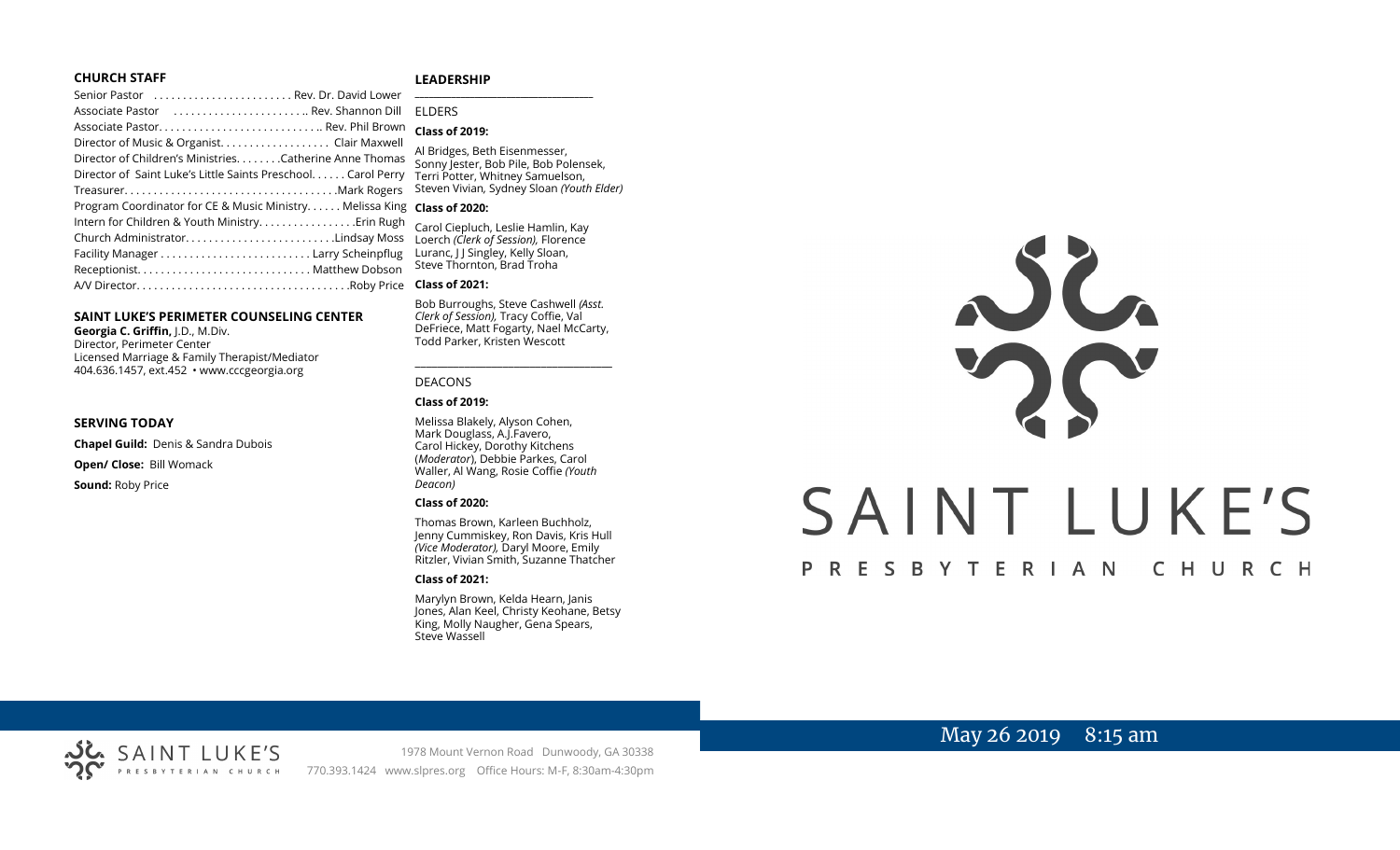

1978 Mount Vernon Road • Dunwoody, Georgia 30338 770.393.1424 • www.slpres.org

# **May 26, 2019**

6th Sunday of Easter

#### **Liturgical Color:** White

*Liturgical colors can orient us to the season of the church year and help to engage the sense of sight in worship. White is used for special days or seasons for the redemptive work of Jesus, such as Christmas and Easter.*

#### **SUNDAY SCHEDULE**

8:15am Chapel Communion Service 9:15am Sunday School 10:30am Sanctuary Worship Service *Nursery available at all services and Sunday School.* 

#### MISSION

Responding to God's call and empowered by the Holy Spirit, we invite all to join us in knowing, serving, and sharing Jesus Christ here and around the world.

# VISION

To be a beacon of faith, hope, and love– every member an active disciple in Christ's ministry.

# **WELCOME, GUESTS!**

**DURING** the Welcome, please print the requested information on the Friendship Pad and pass the Friendship Pad down the pew.

**AFTER** the worship service, please join us outside the Chapel where our Pastors will be available to answer questions and provide you with a loaf of freshly-baked bread.

**FOR MORE** information about our programs, ministries or membership, please contact one of our Pastors at 770.393.1424, or visit our website: slpres.org.

#### **THAT ALL MAY WORSHIP**

**ASSISTIVE** hearing devices, large print hymnals, large print bulletins and back cushions are available. Please contact an usher for further assistance.

**CHILDREN** are a precious part of our church family, and we welcome them in worship. Worship activity sheets and tactile activities are available on the table just outside the Chapel doors. For your convenience, there is a Family Restroom located in the administrative office's hallway, on the first floor, near the main lobby.



For information on all activities and events at Saint Luke's, please go to slpres.org.

# **SAINT LUKE'S LITTLE SAINTS PRESCHOOL & KINDERGARTEN SUMMER CAMP—** Join us

for two weeks of summer camp fun: Arctic Blast, May 28 – May 31 and Diggin' for Dinosaurs, June 3 – 6. Camp is from 9 am – 1 pm and \$165 per week. Please contact Carol Perry, [carolperry@slpres.org](mailto:carolperry@slpres.org) 770.393.1424 x240 for more information or check out the brochure at [www.slpres.org](http://www.slpres.org)

**2019 HABITAT HOUSE—** The work continues for two more Saturdays (June 1 & 8). We need 15 volunteers for each work day! For more details or to volunteer, go to slpres.org.

#### **2019 VBS: SEEKING SAFARI LEADERS—**

We're not LION! We NEED VBS volunteers! Go to the Volunteer tab at slpres.org to view all the various volunteer opportunities! Contact Stephanie McGoldrick, tsmcgoldrick@gmail.com, with questions.

#### **FLORIDA PANHANDLE REBUILD TRIP, JULY**

**15-17—** Saint Luke's has the opportunity to partner with Hope Panhandle, Inc., to help reach out to those who continue to need assistance rebuilding their homes and lives after Hurricane Michael made landfall six months ago. For more information, visit slpres.org or contact Shannon Dill, shannondill@slpres.org.

#### **OWLS LUNCHEON ON MAY 28 —** Please join

the Older, Wiser, and Loving Seniors (OWLS) at Pernoshal Park at 11:30 am for bar-b-que catered by our own Jon Ray. This will be our last gathering before we break for summer. Questions? Contact Nancy Self at nself@comcast.net. RSVP on the sign up sheet in the lobby.

#### **JUNE/JULY KIDS SUNDAY SCHEDULE —**

8:15 - 9:15 - Child care for all ages 9:15 - 10:15 - No Sunday School; Child care for all ages 10:15-11:30 - Child care for younger children continues; kids in PreK through 1st grade are invited to Faithful Friends for a Whirl video and Bible lesson after Tell Us Our Story in 10:30 am worship.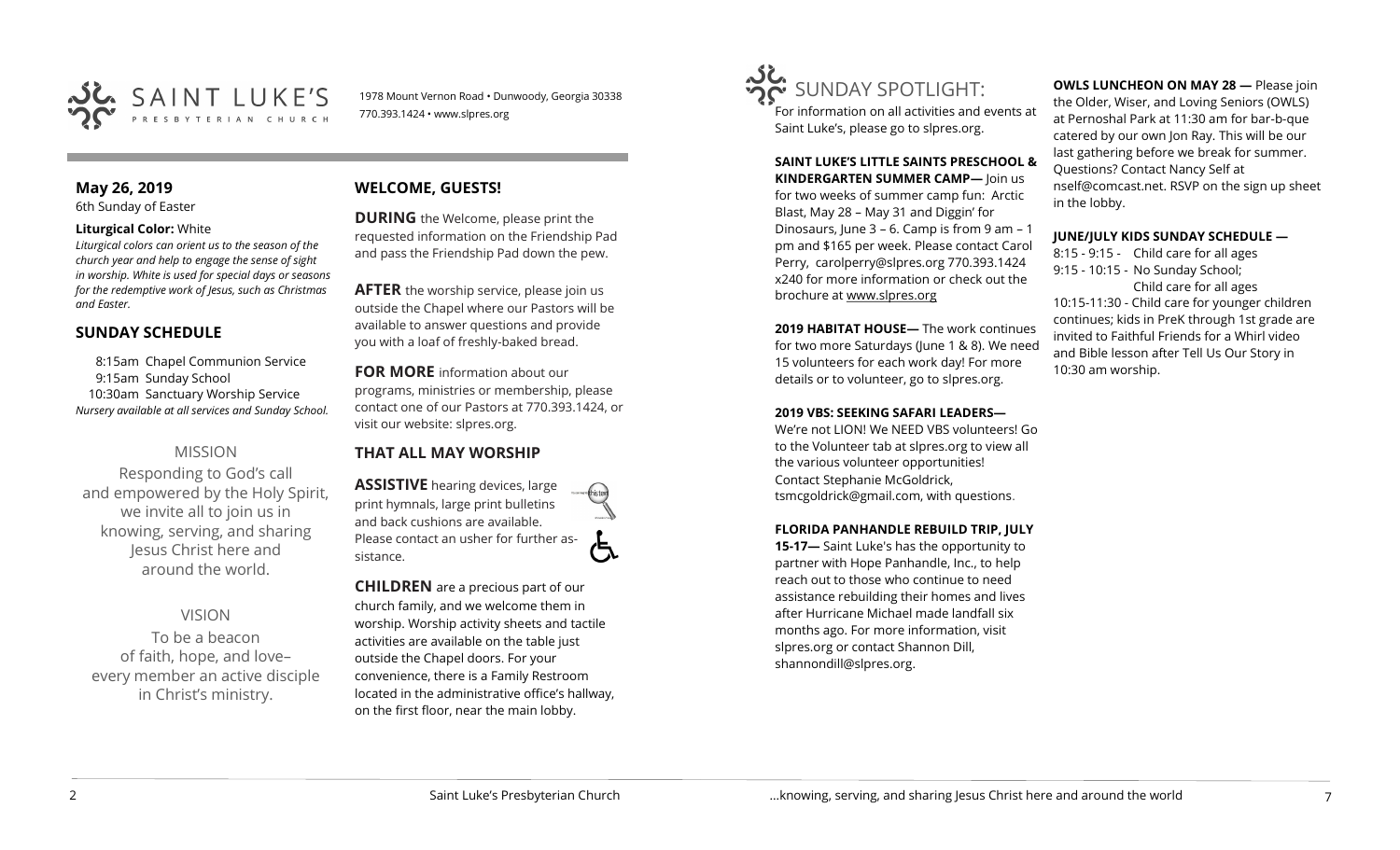

#### **In Preparation for Worship**

"God will never, ever, ever let you go." *- The Bible (paraphrase)*

ı **Prelude** In the Morning *Robert Schumann*

#### **Welcome and Announcements**

#### **Call to Worship\***

Leader: Alleluia! Christ is Risen! **People: Christ is risen indeed!** Leader: Sin and death have been outdone by love and life! **People: The brilliant light of hope has come to shine forever!** Leader: Come let us worship and celebrate the Good News! **People: Alleluia! Christ is risen! Thanks be to God!**

## **Opening Hymn #353\*** My Hope is Built on Nothing Less

#### **Call to Confession\***

Leader: The Lord be with you. **People: And also with you.**  Leader: Let us pray.

#### **Prayer of Confession\***

**Jesus, our risen Lord, in our weakness, you call us. In our confusion, you teach us. In our troubles, you offer us peace. Meet us now as we come to hear your word. We confess that we fall short of embodying the grace and peace you have shown to us. Trusting in your love, we turn again to you, asking for your mercy and forgiveness, asking for a new and strengthened heart...** *(silence is kept for personal reflection...)*

Leader: Lord, in your mercy. **People: Hear our prayer. Amen.**

# **Assurance of Forgiveness\***

#### **Song of Praise #591\***

**Halle, Halle, Halle-lujah! Halle, Halle, Halle**-**lujah! Halle, Halle, Halle**-**lujah! Hallelujah! Hallelujah!**